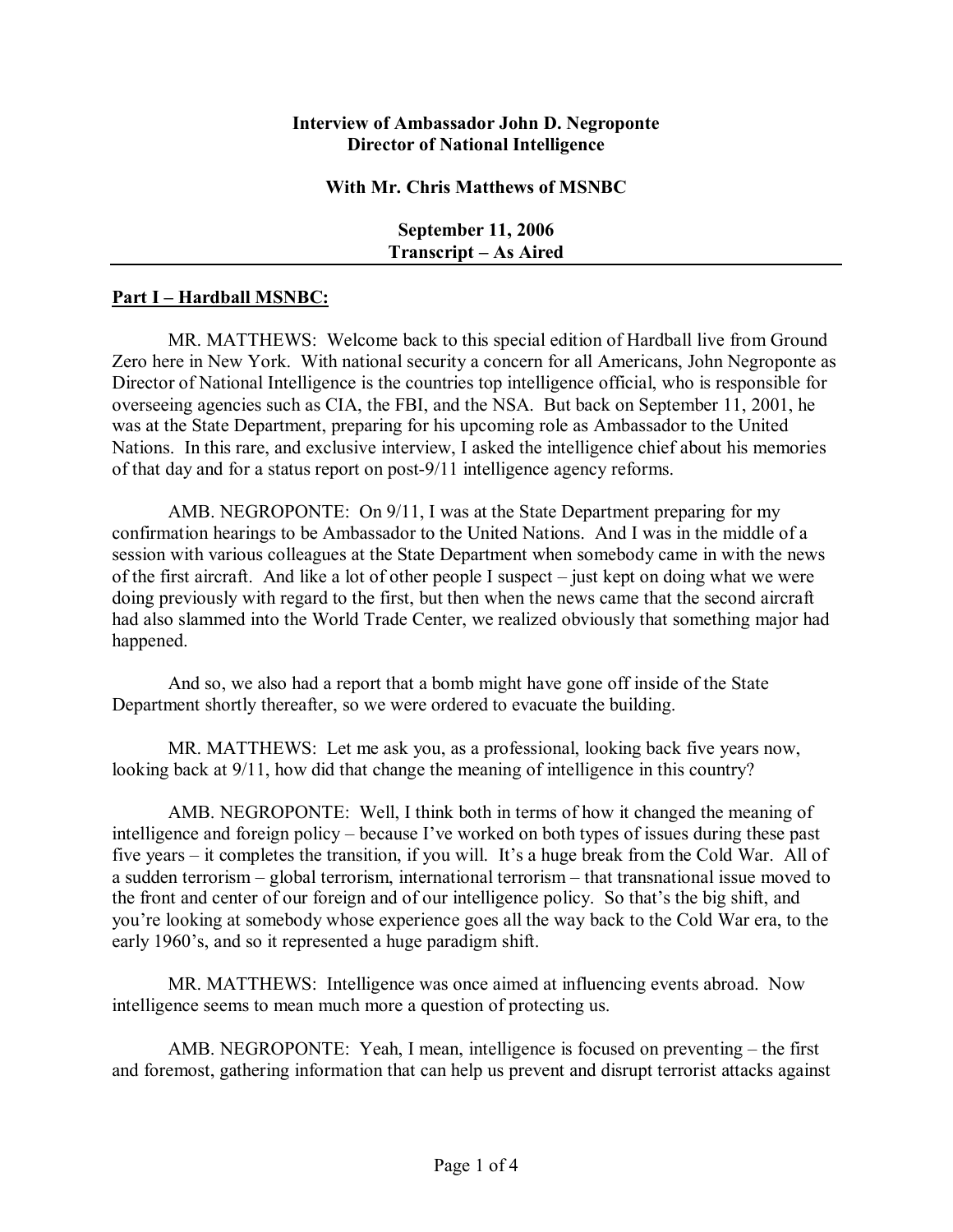our homeland, that's probably the single most important priority.

MR. MATTHEWS: In your community – and I include all the agencies that report to you, Mr. Director  $-\dot{i}$  is there a sense of esprit about trying to be able to do that? What is the ethos now of trying to be able to get ahead of them by a few hours?

AMB. NEGROPONTE: Oh, I think it's enormous. I think you've seen evidence of that in the disruption of various plots that has taken place. You also see much better cooperation between the key agencies – the FBI, the CIA, the National Security Agency. They work as teams now. There's teamwork all the way down to the local level, both in our country and abroad between these agencies. It's an integrated effort because it's not any one single intelligence methodology that is going to unravel  $-$  unearth these plots. It's usually a combination of human intelligence on the one hand and then technical intelligence of various kinds on the other. You've got to marry the two together, and that's extremely important.

And I believe that with the reforms that have taken place, and with the lessons learned from 9/11, these agencies are much, much better. They're far, far ahead of where they were five years ago.

MR. MATTHEWS: Is there such a thing as an instinct in your business, a person who sees something  $\overline{\phantom{a}}$  like they used to say in the police movies  $\overline{\phantom{a}}$  notice anything different  $\overline{\phantom{a}}$  the anomalous event, the unusual that captures the attention of the pro?

AMB. NEGROPONTE: Sure there is. I mean, you've got to  $-$  you've got a lot of leads. You have to  $\sim$  sometimes you get deluged with information. You've got to find ways of sifting out the wheat from the chaff and what leads are you going to follow up? Sometimes you suffer from a surfeit of information.

So instinct and experience can be very valuable in those kinds of situations, but you also have to be systematic. You have to go about these things in a very systematic way, and with an Intelligence Community of close to 100,000 individuals across 16 agencies; we're in a position to be able to do that.

MR. MATTHEWS: How has the culture of the Intelligence Community changed? For example, we heard stories of people, maybe out in Arizona or someone from Minnesota where someone in an agency got a hint something was wrong. Is there more reward  $-$  more good work kind of assigned to a person who raises their flag right now and says, "God there's something wrong here."

AMB. NEGROPONTE: Well, intelligence, for example, has now been made a highpriority skill in the FBI – we have created the National Security Branch at the FBI. Getting good intelligence has now got a premium in their personnel reward system, as distinct from the past when the focus was exclusively on law enforcement.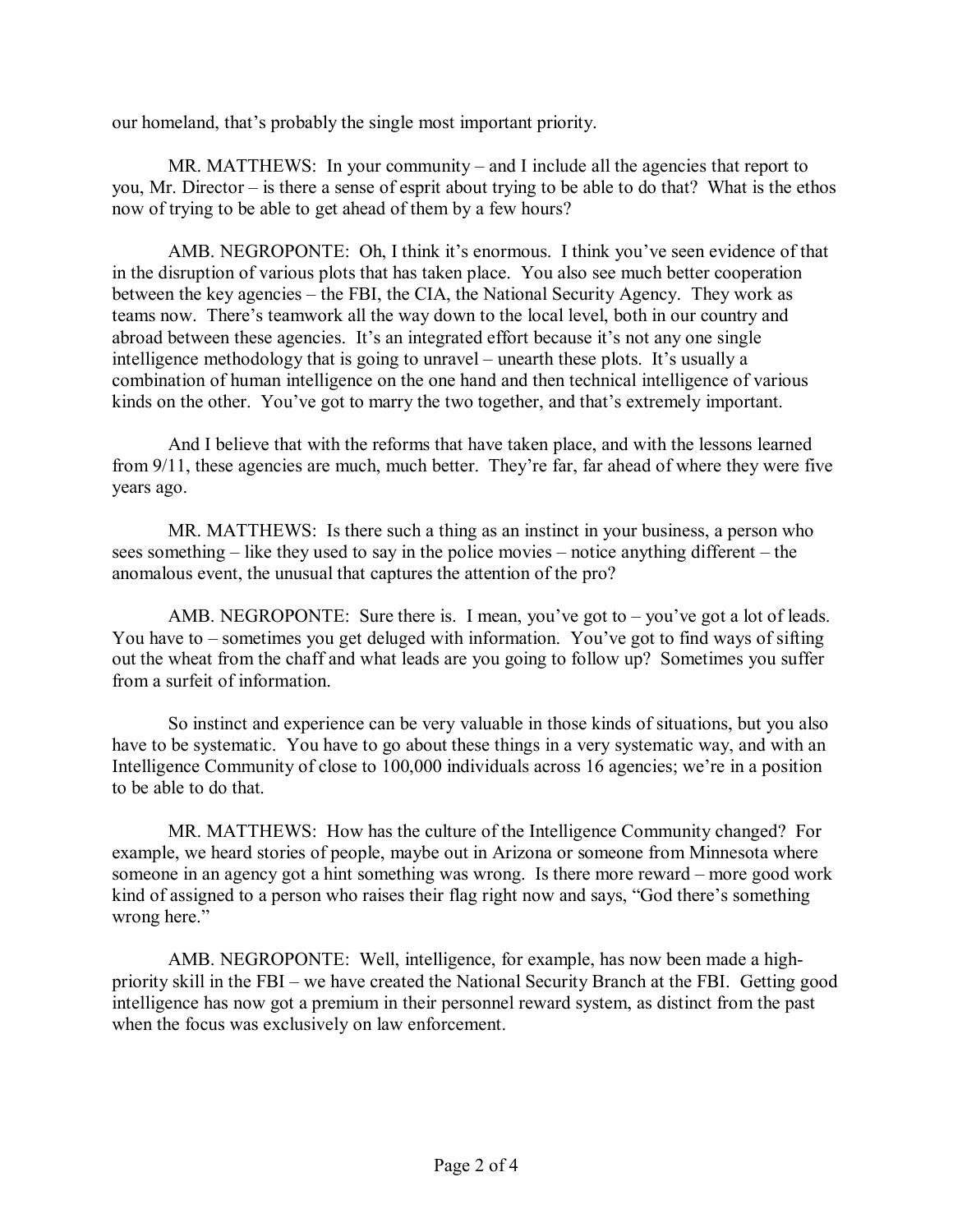The other thing is integration, emphasizing integration between the key agencies  $-\alpha$  again, I repeat, FBI, CIA and so forth.

And the third is information sharing. You've got to move it across the community. You see a suspicious behavior – like somebody getting flight training in some particular locality, well, you've got to feed that in because it might fit in with some bigger picture that people back here in Washington are putting together at our National Counterterrorism Center for example.

MR. MATTHEWS: Will we be able to detect an act on  $-$  an unusual immigration, say 20 guys begin to seek passports or visas to the United States from some country, or something like that?

AMB. NEGROPONTE: Well, we're much better positioned to do that. There is certainly  $-$  there is no absolute guarantee, but we've certainly set up mechanisms  $-$  no fly lists, databases, checking on names of people prior to their boarding flights, and so forth, that put us in a better position to prevent these kinds of things than prior to 9/11.

MR. MATTHEWS: Let's talk about the country itself. Do you think that  $-\mathbf{we}$ 've all been through the Church Committee, the review where intelligence was in bad repute back in the '70s and had to defend itself – well, you know about that and that culture. Is there now a popularity, to put it bluntly, in the Intelligence Community from the public?

AMB. NEGROPONTE: Well, I think it's difficult. I think there is an appreciation in large parts of our public, but one of the difficulties is that the successes are very often things that we can't talk about publicly. So it's a kind of a catch-22 situation for the Intelligence Community. You can't necessarily talk about the successes, but people can, you know, enjoy talking about what goes wrong. So we need to reach out as much as we can to the American public to explain what we're doing without revealing sensitive sources and methods. It's a challenge.

MR. MATTHEWS: When you look back on  $9/11 -$  the 3,000 dead, the war in Iraq, the war in Afghanistan, the continued threat of al Qaeda, the whole world changed  $-$  how do you think it's changed the way Americans feel about being Americans in this world?

AMB. NEGROPONTE: Well, I think  $-$  first of all, I think that throughout  $-$  I think we've known as a people what we stand for, our democracy, our political system, and I think that we've felt strongly that this war is a war to defend our values and our political philosophy against those who would seek to destroy it. So I think that spirit, that sentiment is alive and well in our country, and I think that that endures, just as it has throughout its history. I think the change of course is that we're mindful of the rather dramatically different  $-$  the dramatically changed nature, if you will, of the threat from those who would seek to subvert and destroy our system.

MR. MATTHEWS: As I said, it is a rare opportunity getting to talk to the Director of National Intelligence, John Negroponte.